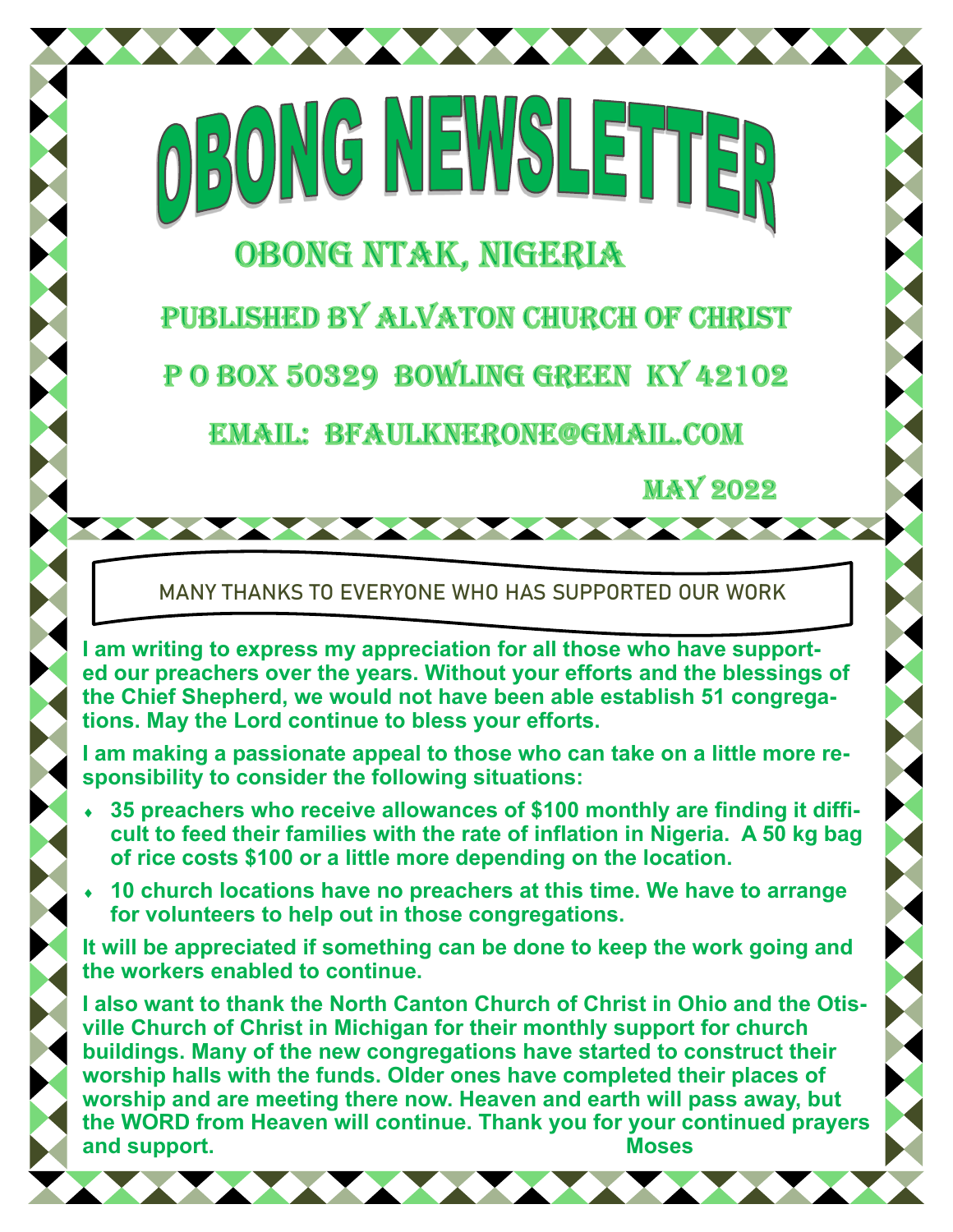

On Sunday February 13th, the three Ministerial Assistants working with Dr. Moses: Mojima Etokudo, Editi Obot and Atauyo Abraham with their family members worshipped at the new church at Ekpenyon Attai. We also carried with us some Bibles, food items and funds given by Dr. Moses to enable them to continue with the molding of blocks for the construction of their assembly hall.

The congregation is the youngest and is growing steadily. It is located in an area where there are no churches of Christ close by. Information was sent out previously about this special Sunday so many people attended. We had to hire some canopies and chairs to augment their meeting space. During the invitation, four souls were **won for Christ in water bapƟsm.** 

**Confessing Christ**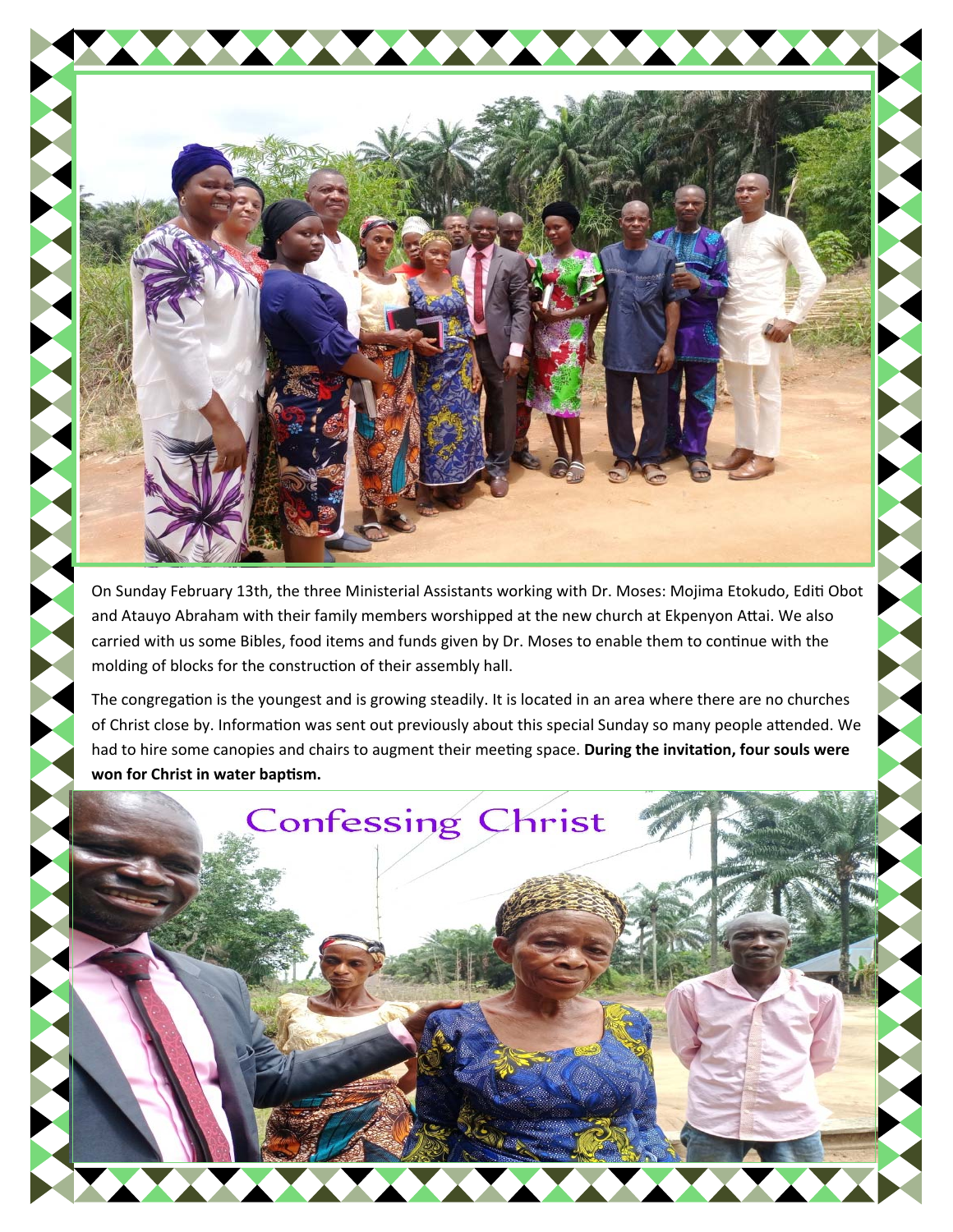## Food for Body and Soul



The February Food for Body and Soul included distribution of food items mostly rice and Bibles to widows and orphans. We had enough bags to pre-bag the share for individuals. As usual, nonmembers of the church from various villages around benefited. We are told that the news has travelled far and wide in the area and this has drawn more people to attend our Bible class sessions and Sunday worship.

We thank all those who have supported the Food for Body & Soul Program for years. We thank the Tusculum Church of Christ for their earlier support for this program. We also appreciate Jim & Kathy Derickson and the Holly Hills Church of Christ in Florida for their continued support of the Food for Body & Soul Program. The North Canton Church of Christ in Ohio and the Otisville Church of Christ in Michigan have been great supporters of funds to help construct new church buildings. More new congregations of the Lord's people will continue to spring up as we have continued support for the mission efforts.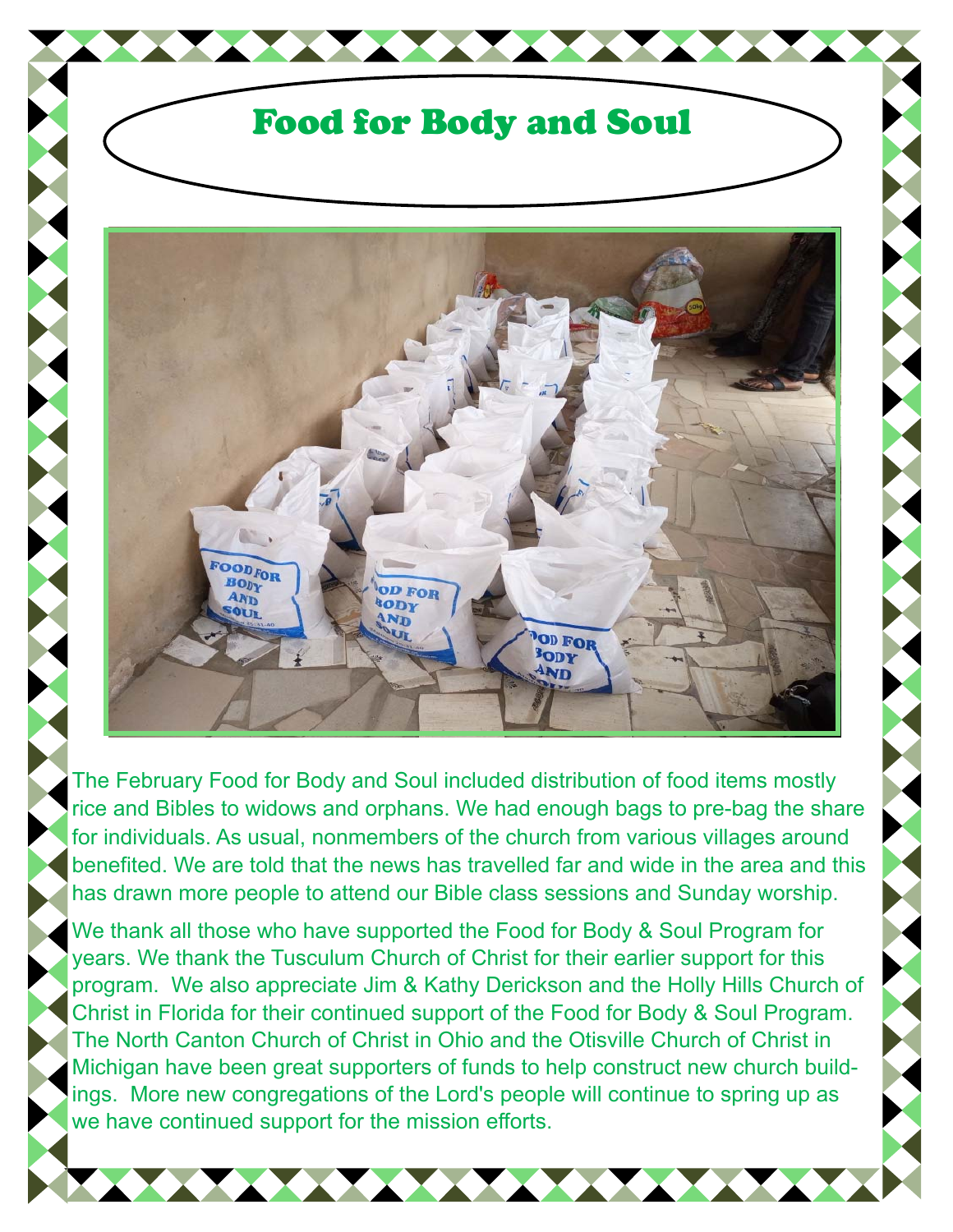



THE RESIDENCE OF PERSONS

**TAXAMINA** 

THE RESIDENCE OF PERSONS

NATIONAL PROPERTY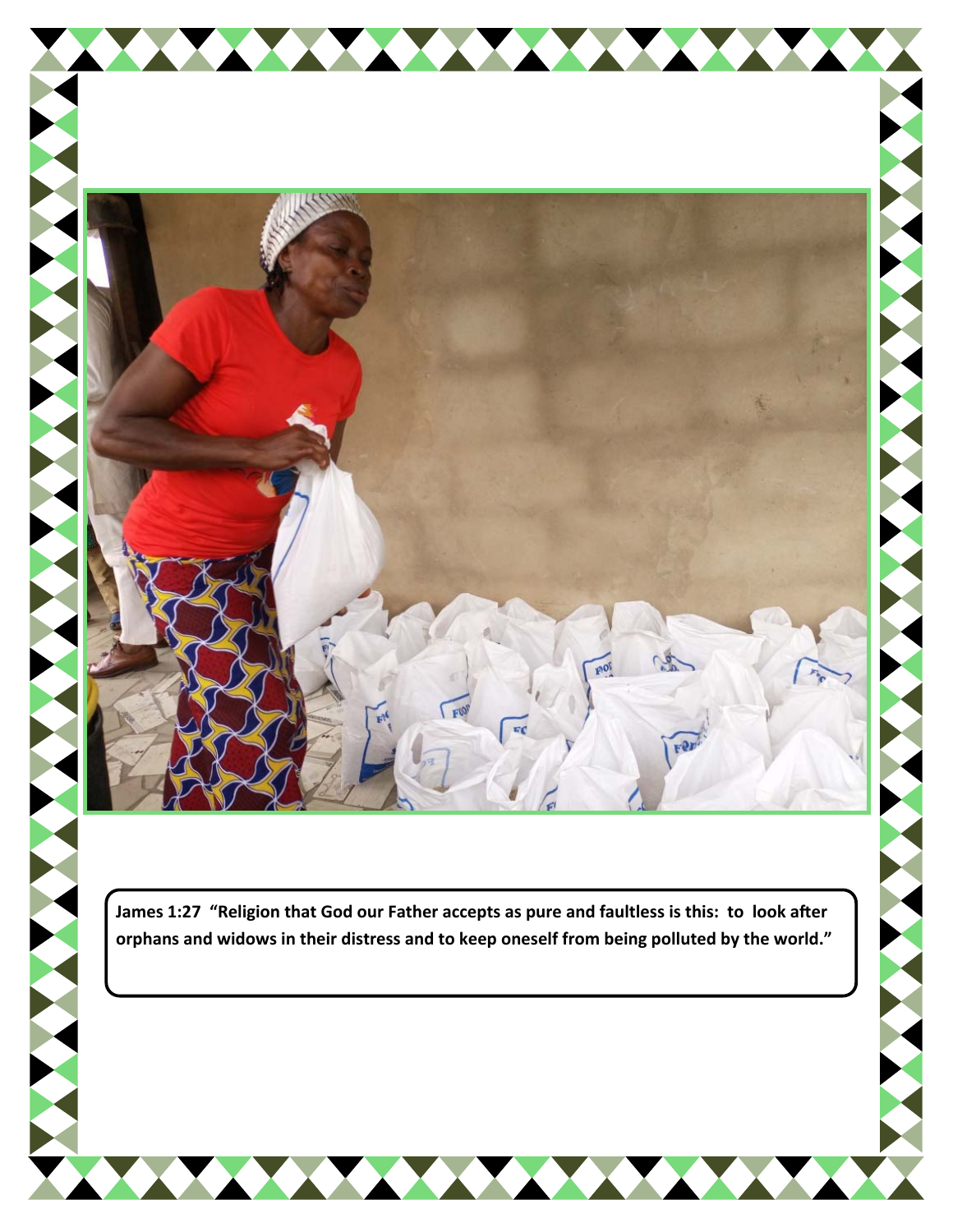| <b>ACCOUNTABILITY OF FUNDS</b>                                                                                                                                 |             |
|----------------------------------------------------------------------------------------------------------------------------------------------------------------|-------------|
| OCTOBER 2021 TO DECEMBER 2021 OBONG CHURCH/SCHOOL ACCOUNT                                                                                                      |             |
|                                                                                                                                                                |             |
| 10/15/2021 Moses                                                                                                                                               | \$250.00    |
| Dr. Emem                                                                                                                                                       | \$700.00    |
| Esang                                                                                                                                                          | \$750.00    |
| Allowance for 35 Preachers                                                                                                                                     | \$3,500.00  |
| 3 Ministerial Assistants                                                                                                                                       | \$450.00    |
| Mt. Morris Fund for Mojima to construct baptistry                                                                                                              | \$1,048.00  |
| Payment of scholarship fund at Obong University for Rome Church sponsored stu-                                                                                 |             |
| 10/18/2021 dent                                                                                                                                                | \$200.00    |
| Jerry Stephens scholarship at Obong University                                                                                                                 | \$200.00    |
| <b>October 2021 Expenditures</b>                                                                                                                               | \$7,098.00  |
| Note: Total donation for the month could not meet our expenses especially<br>to pay our 35 preachers. We had to borrow some funds (\$1,380) to cover<br>costs. |             |
| 11/15/2021 Moses                                                                                                                                               | \$500.00    |
| Dr. Emem                                                                                                                                                       | \$700.00    |
| Esang                                                                                                                                                          | \$750.00    |
| Allowance for 35 Preachers                                                                                                                                     | \$3,500.00  |
| 3 Ministerial Assistants                                                                                                                                       | \$450.00    |
| Payment of scholarship fund at Obong University for Rome Church sponsored stu-                                                                                 |             |
| 11/16/2021 dent                                                                                                                                                | \$200.00    |
| Payment of scholarship fund for student of Jerry Stephens at Obong University                                                                                  | \$200.00    |
| 11/18/2021 Fund from Steve & Kathy Johnson for empowerment of 3 youths                                                                                         | \$750.00    |
| Advance payment for purchase of band instruments                                                                                                               | \$1,000.00  |
| Purchase of large bags of rice, beans and budget for Youth Forum                                                                                               | \$2,250.00  |
| 11/20/2021 Purchase items for Youth Forum                                                                                                                      | \$530.00    |
| 11/25/2021 Withdrawal from Annuity Fund for Moses                                                                                                              | \$6,000.00  |
| November 2021 Expenditures                                                                                                                                     | \$16,830.00 |
| 12/15/2021 Moses                                                                                                                                               | \$750.00    |
| Dr. Emem                                                                                                                                                       | \$700.00    |
| Esang                                                                                                                                                          | \$750.00    |
| Allowance for 35 Preachers                                                                                                                                     | \$3,500.00  |
| 3 Ministerial Assistants                                                                                                                                       | \$450.00    |
| Service to generators, change of bulbs on High School campus, provision of funds                                                                               |             |
| 12/16/2022 to store diesel and petroleum for Youth Forum                                                                                                       | \$720.00    |
| John & Paula Miller fund for purchase of medicine at Obong University Medical                                                                                  |             |
| 12/24/2021 Center<br>Purchase of trumpets from funds from Jim and Tanya Watson and Brent Alan                                                                  | \$2,000.00  |
| 12/26/2021 Wright                                                                                                                                              | \$1,500.00  |
| Fort Hill Church of Christ support for church building for purchase of church land                                                                             |             |
| 12/27/2021 and palm trees on property at Okoyo - 2 new churches                                                                                                | \$3,000.00  |
| 12/29/2021 Food For Body & Soul at Ekpenyong Attai                                                                                                             | \$1,200.00  |
| Payment for deficit of October account                                                                                                                         | \$1,380.00  |
| Support Fund for food, transport etc. for the Youth Forum 2021                                                                                                 | \$800.00    |
| <b>December 2021 Expenditures</b>                                                                                                                              | \$16,750.00 |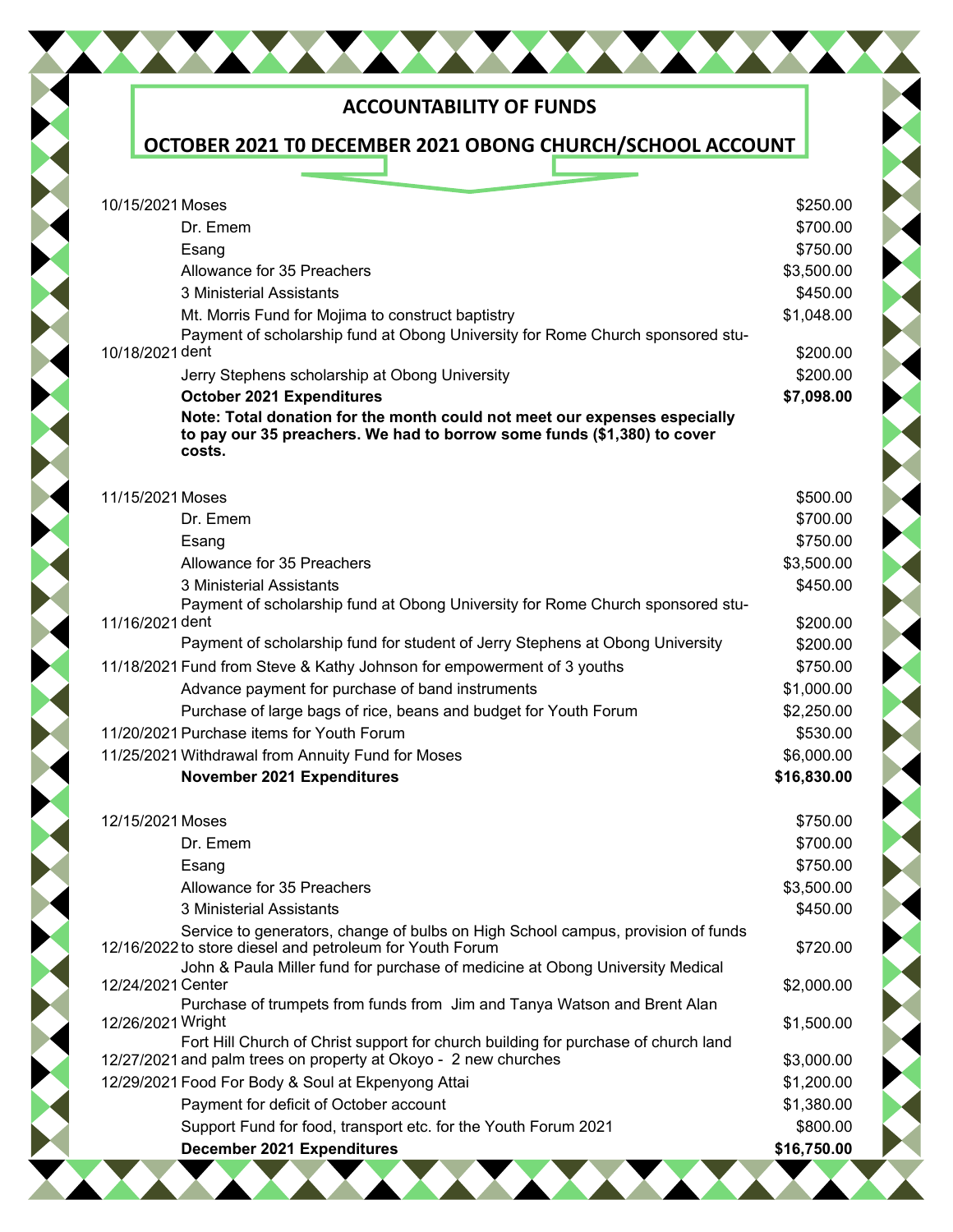### **JANUARY 2022 T0 MARCH 2022 OBONG CHURCH/SCHOOL ACCOUNT**

| 1/18/2022 Fund for Nigerian Missionary                                                       | \$600.00    |  |
|----------------------------------------------------------------------------------------------|-------------|--|
| <b>Obong University Medical Center Director</b>                                              | \$700.00    |  |
| Sierra Leone missionary                                                                      | \$750.00    |  |
| Allowance for 35 Preachers                                                                   | \$3,500.00  |  |
| 1/20/2022 Jerry Stephens scholarship at Obong University                                     | \$200.00    |  |
| 1/21/2022 Austin Church Fund to Mentor Troubled Youths                                       | \$2,000.00  |  |
| 1/22/2022 Campaign Support fund for preachers at Ikot Anta Enang Obom                        | \$230.00    |  |
| Scholarship fund at Gene & Sue Lamb School and Obong Christian High                          |             |  |
| 1/24/2022 School for student for 12 years of education from Ted and Tammy Rogers             | \$3,600.00  |  |
| <b>January 2022 Expenses</b>                                                                 | \$11,580.00 |  |
| 2/15/2022 Fund for Nigerian Missionary                                                       | \$500.00    |  |
| <b>Obong University Medical Center Director</b>                                              | \$700.00    |  |
| Sierra Leone missionary                                                                      | \$750.00    |  |
| Allowance for 35 Preachers                                                                   | \$3,500.00  |  |
| 3 Ministerial Assistants                                                                     | \$450.00    |  |
| Food For Body & Soul Program at Akpanyong Attai with Holly Springs                           |             |  |
| 2/20/2022 Church of Christ and James Derickson fund support                                  | \$1,900.00  |  |
| 2/21/2022 Phyllis July scholarship for Miss Idio at Obong Christian High School              | \$600.00    |  |
| Usenime Akpanudo fund for Obong Christian High School for General Sup-<br>port Service       |             |  |
|                                                                                              | \$100.00    |  |
| Venita Woods Memorial fund from Jim & Tanya Watson                                           |             |  |
| Mojima Etokudo<br>(a)                                                                        | \$50.00     |  |
| (b) Obong Christian High School repair needs                                                 | \$50.00     |  |
| Venita Woods Memorial fund from Kendle Yates for foundation stone work                       |             |  |
| 2/28/2022 at City Campus at Uyo                                                              | \$1,000.00  |  |
| Laying Foundation Stone at City Campus, Uyo with funds from Theta<br><b>Church of Christ</b> | \$3,500.00  |  |
| Molding of blocks and fixing metal gate for City Campus at Uyo with funds                    |             |  |
| from Rome Church of Christ and Michael & Kelli Williams                                      | \$7,500.00  |  |
| Foundation work at City Campus work continued with funds from Echo                           |             |  |
| Meadows Church and Northeast Church of Christ                                                | \$2,700.00  |  |
| Additional block work at City Campus at Uyo                                                  | \$1,000.00  |  |
| <b>February 2022 Expenses</b>                                                                | \$24,300.00 |  |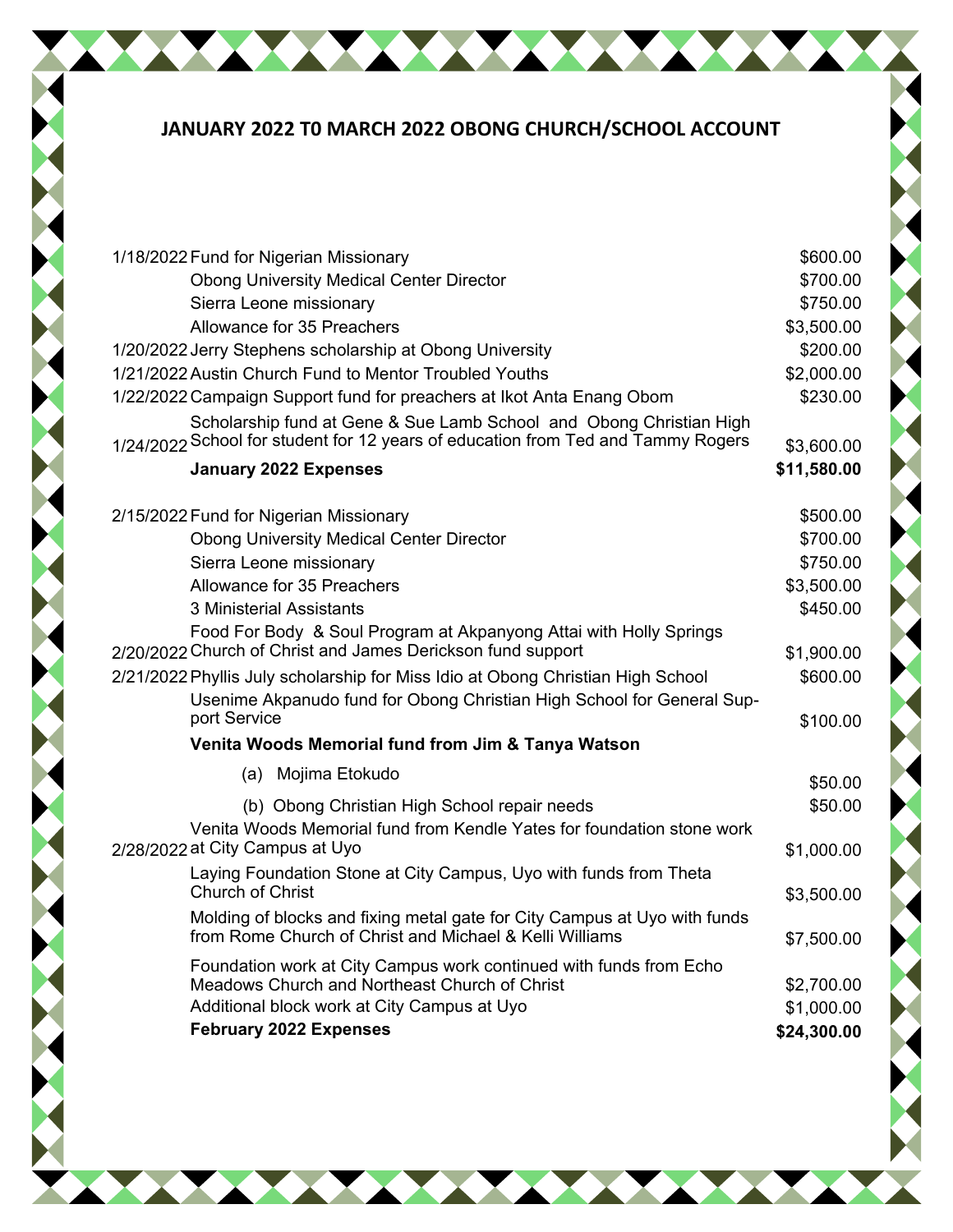### **MARCH 2022 CHURCH/SCHOOL ACCOUNT CONTINUED**

| 3/14/2022 Obong University Medical Center Director                                                                 | \$700.00    |
|--------------------------------------------------------------------------------------------------------------------|-------------|
| Sierra Leone missionary                                                                                            | \$750.00    |
| Allowance for 35 Preachers                                                                                         | \$3,500.00  |
| 3 Ministrial Assistants                                                                                            | \$450.00    |
| <b>Moses</b>                                                                                                       | \$600.00    |
| 3/17/2022 Boston Church of Christ fund to:                                                                         |             |
| (a) rehabilitate 2 abused and misled youths                                                                        | \$500.00    |
| (b) Support church building project at Ata Essien Obiokpa                                                          | \$500.00    |
| Payment of scholarship fund at Obong University for Rome Church spon-                                              |             |
| 3/18/2022 sored student                                                                                            | \$400.00    |
| Jerry Stephens scholarship at Obong University                                                                     | \$400.00    |
| Pleasant Knoll Church of Christ fund to assist in Foundation work at City                                          |             |
| 3/21/2022 Campus at Uyo                                                                                            | \$1,000.00  |
| William & Molly Cox payment of scholarship fund for student at Gene &<br>3/24/2022 Sue Lamb Nursery/Primary School | \$400.00    |
| Randy & Sarah Keister scholarship fund payment at Gene & Sue Lamb                                                  |             |
| <b>Nursery/Primary School</b>                                                                                      | \$200.00    |
| Usenime Akpanudo fund for Obong Christian High School for General Sup-                                             |             |
| port Service                                                                                                       | \$100.00    |
| 3/25/2022 Tusculum Church of Christ Library books fund for Obong University                                        | \$1,000.00  |
| 3/30/2022 Alvaton Church of Christ fund spent on auditorium construction work                                      |             |
| (a) Ata Essooem Obiokpa                                                                                            | \$700.00    |
| (b) Ikot Enang                                                                                                     | \$600.00    |
| (c) Ekpenyong Atta                                                                                                 | \$500.00    |
| <b>March 2022 Expenses</b>                                                                                         | \$12,300.00 |